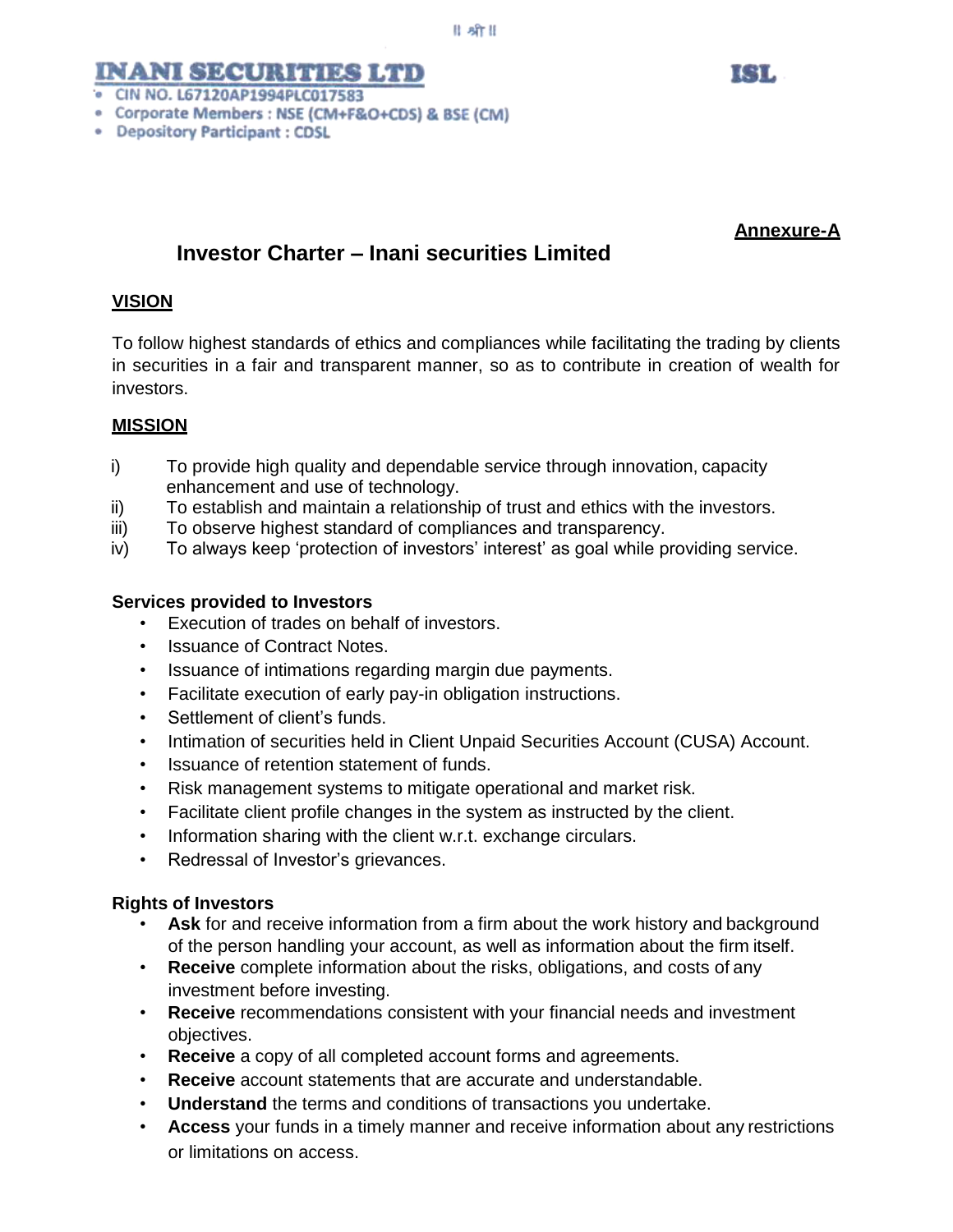#### $|| - 3|| ||$

# **INANI SECURITIES LTD**

- · CIN NO. L67120AP1994PLC017583
- Corporate Members : NSE (CM+F&O+CDS) & BSE (CM)
- · Depository Participant : CDSL
	- **Receive** complete information about maintenance or service charges, transaction or redemption fees, and penalties.
	- **Discuss** your grievances with compliance officer of the firm and receive prompt attention to and fair consideration of your concerns.

| VAIIVUS AGUVILIES VI JUGA DIVAEIS WILII UIIIEIIIIES |                                          |                                            |  |  |
|-----------------------------------------------------|------------------------------------------|--------------------------------------------|--|--|
| S.No.                                               | <b>Activities</b>                        | <b>Expected Timelines</b>                  |  |  |
| 1.                                                  | KYC entered into KRA System and          | 10 days of account opening                 |  |  |
|                                                     | <b>CKYCR</b>                             |                                            |  |  |
| 2.                                                  | <b>Client Onboarding</b>                 | Immediate, but not later than one week     |  |  |
| $\overline{3}$ .                                    | Order execution                          | Immediate on receipt of order, but not     |  |  |
|                                                     |                                          | later than the same day                    |  |  |
| 4.                                                  | <b>Allocation of Unique Client Code</b>  | Before trading                             |  |  |
| 5.                                                  | Copy of duly completed Client            | 7 days from the date of upload of Unique   |  |  |
|                                                     | <b>Registration Documents to clients</b> | Client Code to the Exchange by the         |  |  |
|                                                     |                                          | trading member                             |  |  |
| 6.                                                  | <b>Issuance of contract notes</b>        | 24 hours of execution of trades            |  |  |
| 7.                                                  | Collection of upfront margin from        | Before initiation of trade                 |  |  |
|                                                     | client                                   |                                            |  |  |
| 8.                                                  | Issuance of intimations regarding        | At the end of the T day                    |  |  |
|                                                     | other margin due payments                |                                            |  |  |
| 9.                                                  | Settlement of client funds               | 30 days / 90 days for running account      |  |  |
|                                                     |                                          | settlement (RAS) as per the preference of  |  |  |
|                                                     |                                          | client.                                    |  |  |
|                                                     |                                          | If consent not given for RAS - within 24   |  |  |
|                                                     |                                          | hours of pay-out                           |  |  |
|                                                     | 10. Statement of Accounts' for Funds,    | Weekly basis (Within four trading days of  |  |  |
|                                                     | <b>Securities and Commodities</b>        | following week)                            |  |  |
| 11.1                                                | Issuance of retention statement of       | 5 days from the date of settlement         |  |  |
|                                                     | funds/commodities                        |                                            |  |  |
| 12.1                                                | <b>Issuance of Annual Global</b>         | 30 days from the end of the financial year |  |  |
|                                                     | <b>Statement</b>                         |                                            |  |  |
|                                                     | 13. Investor grievances redressal        | 30 days from the receipt of the complaint  |  |  |

# **Various activities of Stock Brokers with timelines**

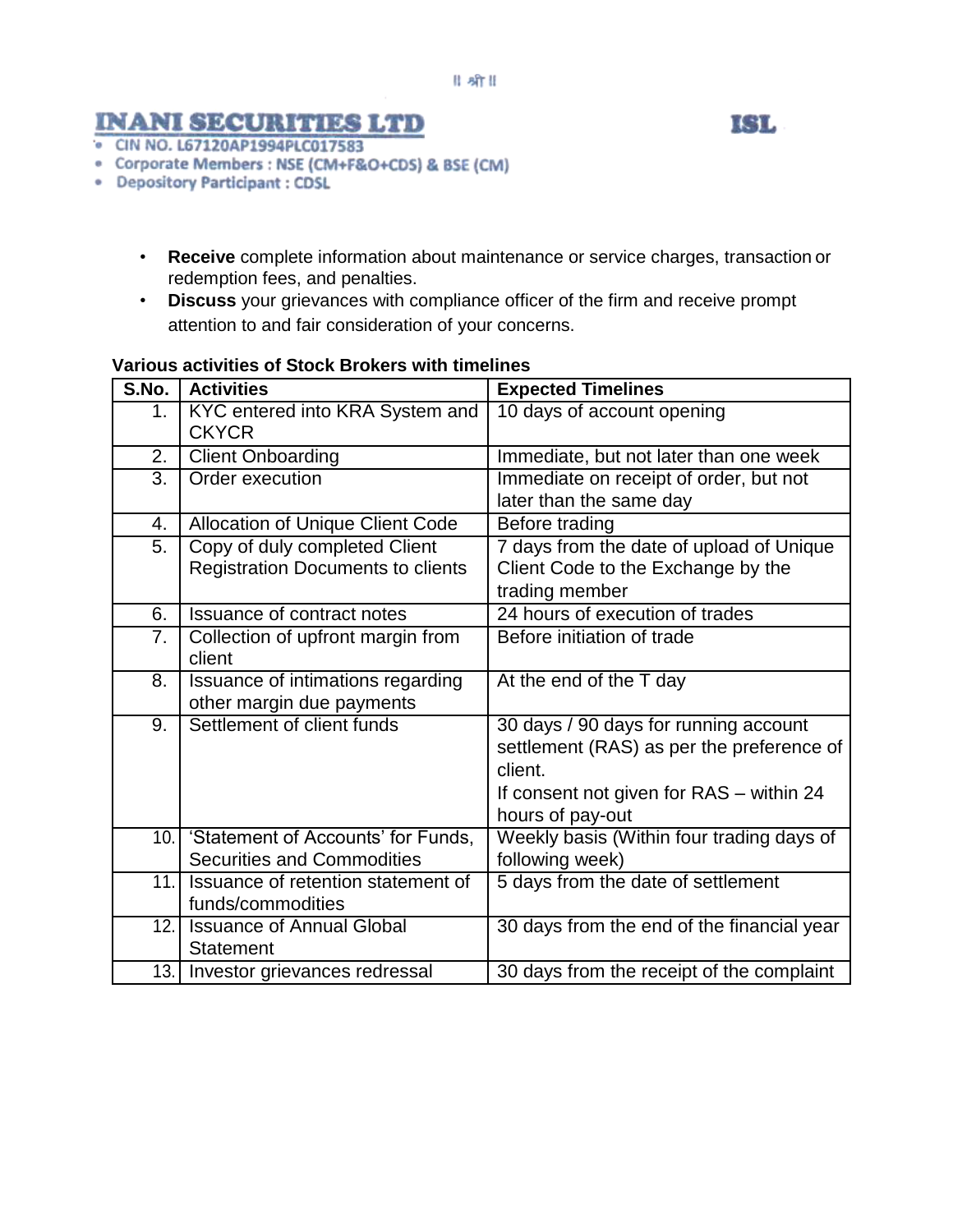#### $|| - 9$ ी $||$

# **INANI SECURITIES LTD**

# IGL,

- · CIN NO. L67120AP1994PLC017583
- Corporate Members : NSE (CM+F&O+CDS) & BSE (CM)
- · Depository Participant : CDSL

# **DOs and DON'Ts for Investors**

| <b>DOs</b>                                                                                          | <b>DON'Ts</b>                           |
|-----------------------------------------------------------------------------------------------------|-----------------------------------------|
| 1. Read all documents and conditions being                                                          | 1. Do not deal with unregistered        |
| agreed before signing the account<br>opening                                                        | stock broker.                           |
| form.                                                                                               | 2. Do not forget to strike off          |
| 2. Receive a copy of KYC, copy of<br>account                                                        | blanks<br>in your<br>account            |
| opening documents and Unique Client Code.                                                           | opening and KYC.                        |
| 3. Read the product / operational framework /                                                       | 3. Do not submit an incomplete          |
| timelines related to various Trading and                                                            | account opening and KYC                 |
| Clearing & Settlement processes.                                                                    | form.                                   |
|                                                                                                     |                                         |
| 4. Receive all information about brokerage, fees                                                    |                                         |
| and other charges levied.                                                                           | 4. Do not forget to inform any          |
| 5. Register your mobile number and email ID in                                                      | change in information linked            |
| your trading, demat and bank accounts to get                                                        | to trading account and obtain           |
|                                                                                                     | confirmation of updation in             |
| regular alerts on your transactions.<br>6. If executed, receive a copy of Power of                  | the system.                             |
|                                                                                                     | 5. Do not transfer funds, for the       |
| Attorney. However, Power of Attorney is not a<br>mandatory requirement as per SEBI / Stock          | purposes of trading to anyone           |
|                                                                                                     | other than a stock broker. No           |
| granting<br>Exchanges.<br><b>Before</b><br>Power<br>0f<br>Attorney, carefully examine the scope and | payment should be made in               |
|                                                                                                     | name of employee of stock               |
| implications of powers being granted.                                                               | broker.                                 |
| 7. Receive contract notes for trades executed,                                                      | 6. Do not ignore any emails /           |
| showing transaction price, brokerage, GST<br>and STT etc. as applicable, separately, within         | SMSs received with regards              |
| 24 hours of execution of trades.                                                                    | trades done, from the<br>to             |
| 8. Receive funds and securities / commodities                                                       | Stock Exchange and raise a              |
| on time within 24 hours from pay-out.                                                               | concern, if discrepancy is<br>observed. |
| 9. Verify details of trades, contract notes and                                                     | 7. Do not opt for digital contracts,    |
| statement of account and approach relevant                                                          | if not familiar with computers.         |
| authority for any discrepancies. Verify trade                                                       | 8. Do not share trading                 |
| details on the Exchange websites from the                                                           | password.                               |
| trade verification facility provided by the                                                         | 9. Do not fall prey to fixed /          |
| Exchanges.                                                                                          | guaranteed returns schemes.             |
| 10. Receive statement of accounts periodically. If                                                  | 10. Do not fall prey to fraudsters      |
| opted for running account settlement, account                                                       | sending emails and SMSs                 |
| has to be settled by the stock broker as per the                                                    | luring to trade in stocks /             |
| option given by the client (30 or 90 days).                                                         | securities<br>promising<br>huge         |
| 11. In case of any grievances, approach stock                                                       | profits.                                |
| broker or Stock Exchange or SEBI for getting                                                        | 11. Do not follow herd mentality        |
| the same resolved within prescribed timelines.                                                      | for investments. Seek expert            |
|                                                                                                     | and professional advice for             |
|                                                                                                     | your investments.                       |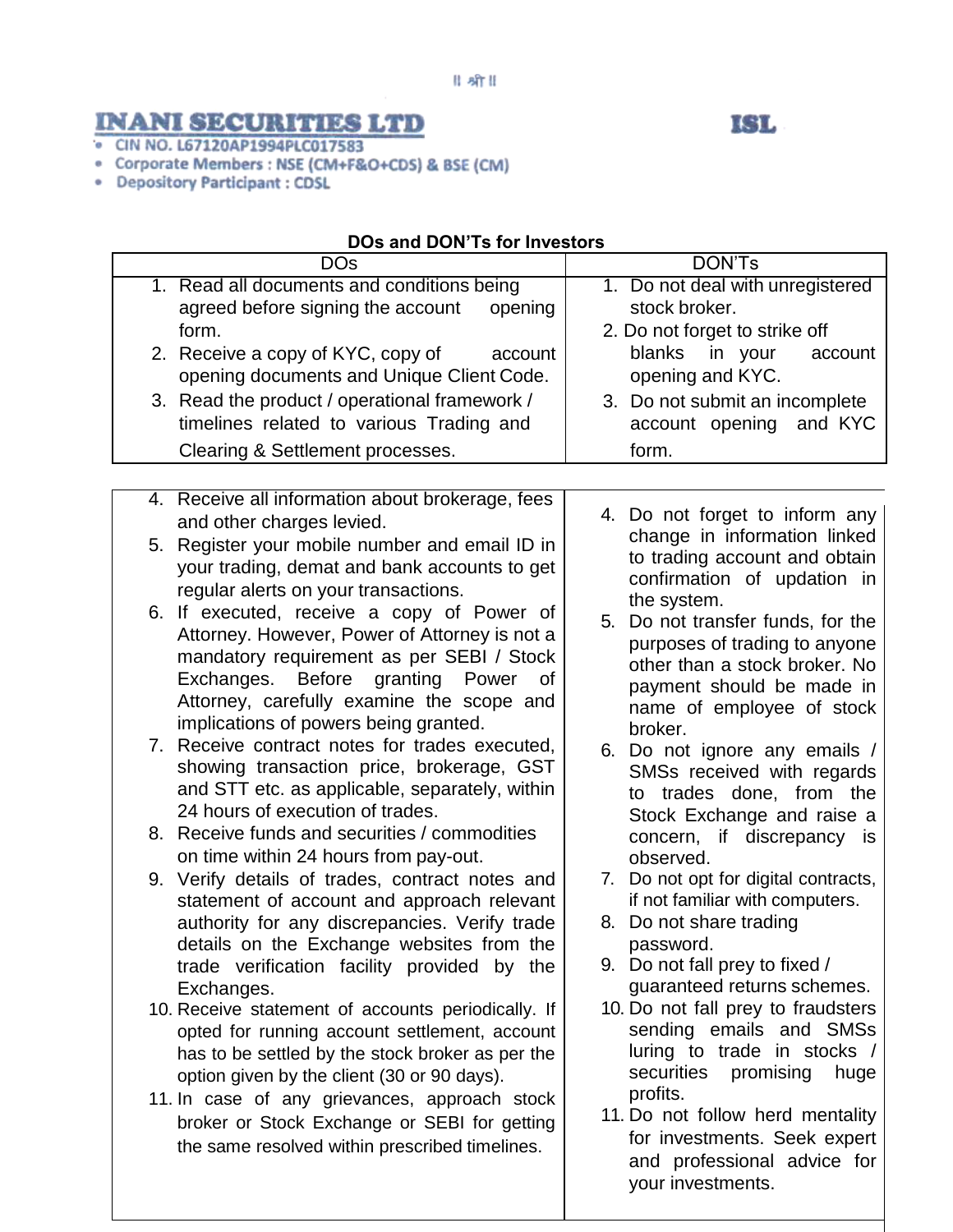## **Grievance Redressal Mechanism**

**Level 1** – Approach the Stock Broker at the designated Investor Grievance e-mail ID of the stock broker. The Stock Broker will strive to redress the grievance immediately, but not later than 30 days of the receipt of the grievance.

Level 2 – Approach the Stock Exchange using the grievance mechanism mentioned at the website of the respective exchange.

Complaints Resolution Process at Stock Exchange explained graphically:



## **Timelines for complaint resolution process at Stock Exchanges against stock brokers**

| S. No. | <b>Type of Activity</b>                                                                                                                                                                                                                                                 | <b>Timelines for activity</b>    |
|--------|-------------------------------------------------------------------------------------------------------------------------------------------------------------------------------------------------------------------------------------------------------------------------|----------------------------------|
| 1.     | <b>Receipt of Complaint</b>                                                                                                                                                                                                                                             | Day of complaint (C Day).        |
| 2.     | Additional information sought from the                                                                                                                                                                                                                                  | $\overline{C}$ + 7 Working days. |
|        | investor, if any, and provisionally                                                                                                                                                                                                                                     |                                  |
|        | forwarded to stock broker.                                                                                                                                                                                                                                              |                                  |
| 3.     | Registration of the complaint and                                                                                                                                                                                                                                       | C+8 Working Days i.e. T day.     |
|        | forwarding to the stock broker.                                                                                                                                                                                                                                         |                                  |
| 4.     | Amicable Resolution.                                                                                                                                                                                                                                                    | T+15 Working Days.               |
| 5.     | Grievance Redressal T+16 Working Days.<br>Refer to the set of the set of the set of the set of the set of the set of the set of the set of the set of the set of the set of the set of the set of the set of the set of the set of the set of the set of the set of the |                                  |
|        | Committee (GRC), in case of no                                                                                                                                                                                                                                          |                                  |
|        | amicable resolution.                                                                                                                                                                                                                                                    |                                  |
| 6.     | Complete resolution process post                                                                                                                                                                                                                                        | T + 30 Working Days.             |
|        | GRC.                                                                                                                                                                                                                                                                    |                                  |
| 7.     | In case where the GRC Member                                                                                                                                                                                                                                            | T + 45 Working Days.             |
|        | requires additional information, GRC                                                                                                                                                                                                                                    |                                  |
|        | order shall be completed within.                                                                                                                                                                                                                                        |                                  |